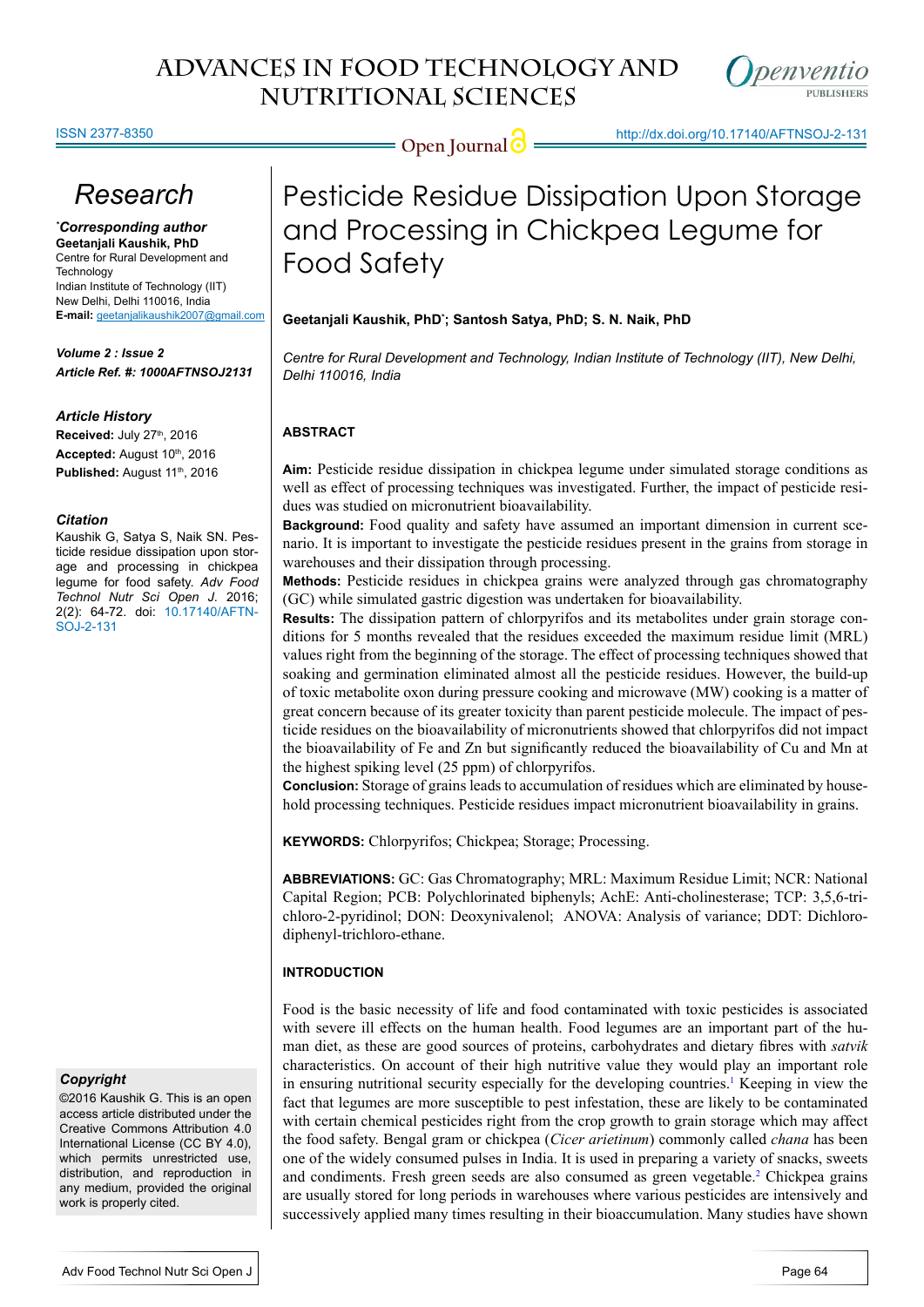

**Open Journal O** <u>Interviews</u> 2008 12-131

that pesticide residues penetrate the grains and accumulate over time, thus indirectly exceeding the recommended doses. Therefore, studies in pesticide contaminated stored grain matrix under tropical conditions needs to be undertaken to study pesticide behavior and dissipation. In this regard, pesticide chlorpyrifos was selected for the present study as it is widely used pesticide for various applications including grain storage system.

In the initial phase of green revolution, chemical pesticides have contributed to the increase of yields in agriculture by successfully controlling pests and diseases.<sup>3</sup> Inappropriate application of pesticides affects the whole ecosystem by entering the residues in food chain and polluting the soil, air, ground and surface water.<sup>4,5</sup> As a result increasing incidences of cancer, chronic kidney diseases (CKDs), suppression of the immune system, etc. have been reported.<sup>[4](#page-6-3)</sup>

Major pesticides used in crop production include organophosphates (such as malathion, chlorpyrifos), organochlorines (endosulfan, lindane, aldrin, dieldrin), synthetic pyrethroids (deltamethrin, cypermethrin, bifenthrin) and carbamates (carbaryl, bendiocarb) while in storage mainly pyrethroids (deltamethrin, cypermethrin, bioresmethrin) and organophosphates (malathion, chlorpyrifos) are employed. $6-9$  Chlorpyrifos is one of the world's most widely used organophosphorus pesticides in agriculture. The use of chlorpyrifos has been restricted in US and some European countries but it is still in use in developing countries like India, where in the year 2000, it was the fourth highest consumed pesticide.<sup>[10](#page-7-0)</sup> Also during a survey in National Capital Region (NCR) in 2009, it was found that chlorpyrifos is the most consumed pesticides[.11](#page-7-1) Chlorpyrifos is bioactivated in the liver to chlorpyrifos-oxon, which then rapidly hydrolyzed to 3,5,6-trichloro-2-pyridinol (TCP). TCP has insignificant anticholinesterase (AchE) activity and is not regarded as toxicologically important, whereas chlorpyrifos-oxon is a potent cholinesterase inhibitor.<sup>12</sup> Studies have indicated that the insecticide chlorpyrifos and its oxon metabolite inhibit acetylcholinesterase activity (AChE).

Some studies on pesticide residue dissipation in grains established that during storage the residues of pesticides were able to penetrate into the grains and accumulated with time.<sup>13-15</sup> Stored grains being treated with chemical pesticides show presence of bound residues even after fairly long periods of storage contributing to dietary intake of pesticides.[7](#page-6-5)

Food processing at domestic and industrial level would offer a suitable, simple and cost effective means to tackle the situation of pesticide contaminated food matrix. Processing techniques improves the nutritive value of legumes by reducing the anti-nutrients and enhancing bioavailability of micronutrients, the digestibility of protein and starch as well.<sup>16</sup> Processing techniques like cooking, soaking and germination are also found to be effective in the dissipation of pesticide residues in food[.17-20](#page-7-5)

The impact of food contaminants on metal bioavailability can be mediated by toxic damage of transport mechanisms, by metal-binding properties of the contaminant, or by its interaction with the homeostatically regulated distribution and excretion of essential metals.21 For instance, poisoning with mycotoxins like T-2 and deoxynivalenol (DON) reduces zinc absorption $^{22}$  and the hepatic manganese content<sup>23</sup> as was observed in animal experiments. Similarly the toxic pesticide residues present in food can interact with essential minerals, thereby affecting their bioavailability for the human body.<sup>24</sup> So, it is necessary to investigate the impact of residues of commonly used pesticide on the mineral bioavailability also.

Literature reveals that though pesticide residue dissipation in selected food commodities through various processes has been well studied, little attention has been given to the persistence of pesticides in chickpea under storage conditions and their dissipation through domestic processing techniques. Further, in case of pesticide residue dissipation in food system, most of the research work overlooked the metabolites of pesticides which in some cases are even more toxic than the main pesticide. Also, an important aspect related to the bioavailability of micronutrients in the pesticide contaminated food matrix has not even been considered. Therefore, this research investigates the pesticide residues present in the grains under simulated storage (warehouse) conditions and their dissipation through processing.

#### **MATERIALS AND METHODS**

#### **Reagents and Chemicals**

Chlorpyrifos (20 EC) was purchased from Agrochemical dealer Dev Udyog, Nehru Place, New Delhi, India. The analytical standard of metabolite—TCP, PESTANAL (99.3% purity, 100 mg) was procured from Sigma-Aldrich and Chlorpyrifos-Oxon (94.0% purity, 50 mg) was of Dr. Ehrenstorfer GmbH make. All the reagents used in the experiments were procured from Qualigens Fine Chemicals, Mumbai, Maharashtra, India.

#### **Sample Collection and Processing**

Organic chickpea seeds were procured from organic farms of Navdanya, situated in Dehradun, India. The seeds were cleaned, separated from broken seeds and the dust and other foreign materials were removed.

#### **Simulated Storage Design**

The dissipation of chlorpyrifos in chickpea under simulated storage conditions was studied for which chlorpyrifos was applied according to the specifications given by Central Warehousing Corporation, 2007 according to which 20 EC chlorpyrifos diluted with water  $(1:19)$  is sprayed at a dose of 3 L/100 m<sup>2</sup>. Gunny bags of 5 kg capacity were taken and filled with chickpea grains (2 kg) and placed on separate tables with plastic sheets spread over them. Then chlorpyrifos was sprayed at the recommended (6 g a.i/m<sup>2</sup>) and double recommended doses (12 g a.i/m<sup>2</sup>). The experiment was setup for 5 months (May-September 2009) in field laboratory (Micromodel Complex), IIT Delhi. The samples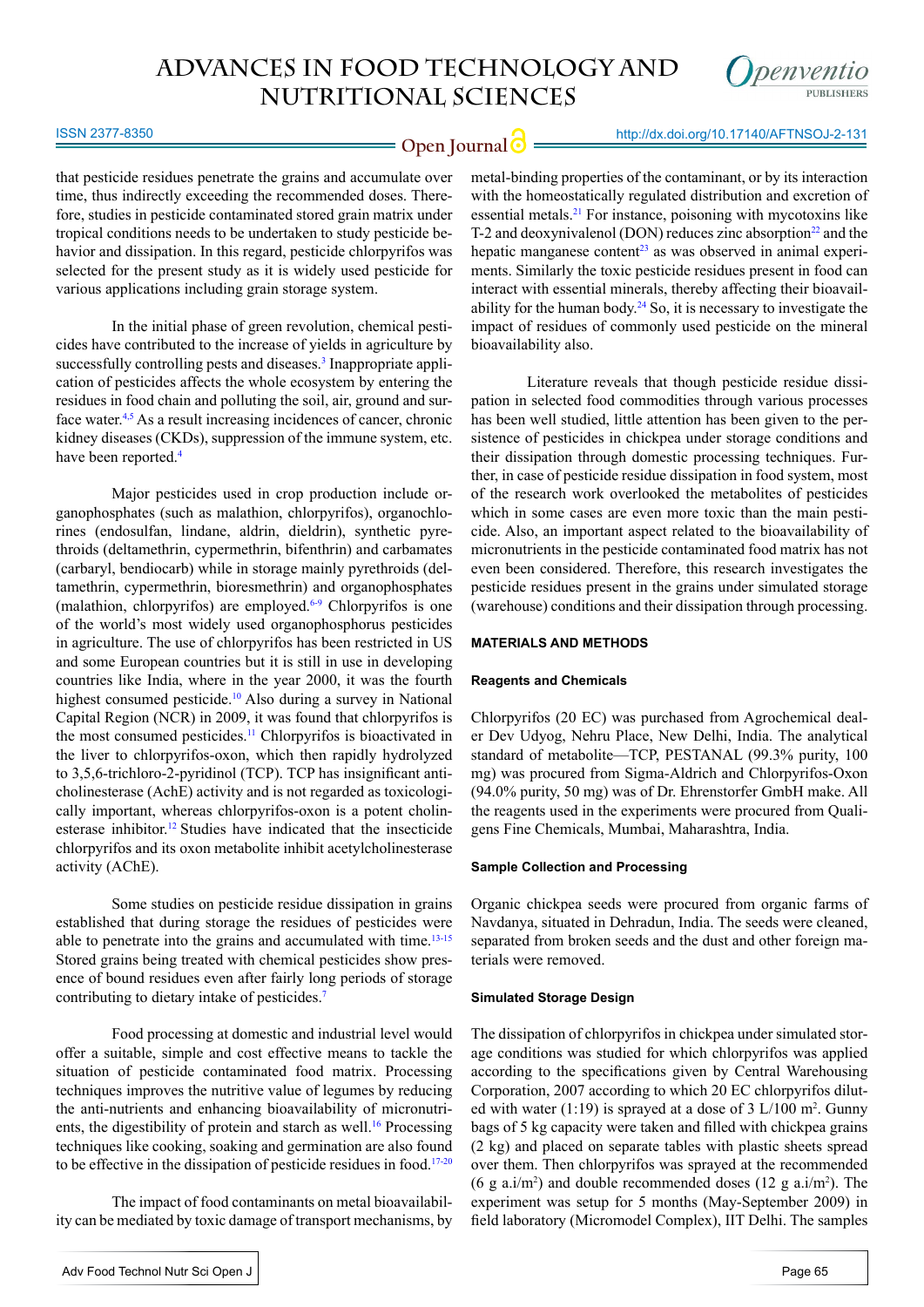

**Open Journal** http://dx.doi.org/10.17140/AFTNSOJ-2-131

at various time intervals during storage were collected and analyzed for chlorpyrifos and its metabolites (oxon and TCP) by GC method.<sup>25</sup> Three replications were taken for each treatment including control.

#### **Recovery Studies**

The levels selected for spiking with the pesticide standard after literature review were 1, 5 and 10 ppm. One kilogram of chickpea was finely ground in a domestic electric grinder out of which 50 g of ground chickpea sample was taken in conical flasks. The samples were spiked with 1.0 mL of 1, 5 and 10 ppm standard solutions to each conical flask. The samples were then kept at room temperature and homogenized by stirring with a glassrod until the solvent is evaporated.<sup>26</sup>

#### **Sample Preparation**

Twenty-five grams of sample was extracted with 200 mL acetone—water (8:2). The extracts were filtered through Buchner funnel using Whatman no.1 under suction. After rinsing twice with 25 mL of acetone the sample was concentrated in rotary vacuum evaporator over a water bath at 50 ºC to about 50 mL. The concentrated extract was taken in 500 mL separatory funnel and diluted with 250 mL of 5% aqueous sodium chloride and added hexane (100 mL thrice) for partitioning. Passed the combined layers of hexane containing pesticide residue through anhydrous sodium sulphate and concentrated to near dryness. The concentrate was taken in about 10 mL hexane for adsorption chromatography. In a glass column wet packed 5 g anhydrous sodium sulphate, 20 g of silica gel and 10 g anhydrous sodium sulphate bottom upward and pre-washed with 50 mL hexane. Just as the extract drained into the sodium sulphate, added 150 mL of 5% ethyl acetate in hexane and eluted chlorpyrifos. After concentrating as before, it was taken in a suitable volume of hexane for estimation by GC.[27](#page-7-11)

#### **Pesticide Treatment**

Twenty emulsifiable concentrate (EC) of chlorpyrifos was diluted with water to form a stock solution of 1000 ppm which was further diluted to contain 10, 15 and 25 ppm solutions. One kilogram of chickpea thinly spread in a tray lined with aluminium foil was sprayed with the pesticide of above concentration. The grain was tumbled in a plastic vessel for half an hour and then a time-zero sample was taken for analysis.<sup>[15](#page-7-12)</sup>

#### **Determination of Bioavailability of Minerals**

For determination of mineral bioavailability, chlorpyrifos was diluted to 1000 ppm and further diluted to contain 1, 5, 10, 15 and 25 ppm solutions which were applied to chickpea as mentioned in the "Pesticide treatment" section. Bioavailability of minerals from chickpea samples were determined by an *in vitro* method.<sup>28</sup> All grain samples were finely ground in a stainless steel blender. The ground samples were subjected to simulated gastric digestion by incubation with pepsin (pH 2.0) at 37 °C for

2 h. Titratable acidity was measured in an aliquot of the gastric digest by adjusting the pH to 7.5 with 0.2 M sodium hydroxide in the presence of pancreatin—bile extract mixture (1 L of 0.1 M sodium bicarbonate containing 4 g pancreatin+25 g of bile extract). To simulate intestinal digestion, segments of dialysis tubing (molecular mass cut-off 10 kDa) containing 25-ml aliquots of sodium bicarbonate solution, being equivalent in moles to the sodium hydroxide needed to neutralize the gastric digest (titratable acidity) determined as above, were placed in Erlenmeyer flasks containing the gastric digest and incubated at 37 °C with shaking for 30 min or longer until the pH of the digest reached 5.0. Five milliliters of the pancreatin—bile extract mixture were then added and incubation was continued for 2 h or longer until the pH of the digest reached 7.0. At the end of the simulated gastrointestinal digestion, the minerals present in the dialysate were analyzed by atomic absorption spectrometry. The dialyzable portion of the total minerals present in the sample (expressed as percent) represented the bioaccessible minerals.<sup>[24,](#page-7-8)[29](#page-7-14)</sup>

#### **Processing Techniques**

The effect of simple domestic processing techniques like soaking and germination, ordinary cooking, pressure cooking and microwave cooking on chlorpyrifos and its metabolites was studied in chickpea seeds. Processed seeds were ground and analyzed for residues. The spiked unprocessed seeds had residue levels of 8.22, 11.95 and 22.41 ppm, respectively, for spiking at levels of 10, 15 and 25 ppm, respectively.

*Soaking and germination* soaked seeds were germinated for 24, 48 and 72 hours at 25 ºC in sterile petri-dishes lined with damp filter papers in incubator.

*Ordinary cooking* seeds were cooked in distilled water (1:5, w/v) on a hot plate for 120 min till they became tender.

*Pressure cooking* seeds were autoclaved at 15 lbs/inch<sup>2</sup> for 20 min in beakers covered with aluminium foil containing distilled water (1:5, w/v).

*Microwave cooking* Seeds containing distilled water (1:5, w/v) were cooked in a domestic Samsung Bioceramic microwave oven (model CE283DN-850 W cooking power) for 15  $min.<sup>30</sup>$  $min.<sup>30</sup>$  $min.<sup>30</sup>$ 

After each type of processing, excess water was drained and the samples were dried in a hot air oven at 55 ºC for 24 h. The samples were then ground in a domestic electric grinder to pass through a 100 mesh sieve and then stored in resealable plastic bags at room temperature for further analysis.

#### **Analysis of Chlorpyrifos and its Metabolites**

Perkin Elmer Gas Chromatograph model Clarus-500 with NPD detector was used for analysis of samples. A sample of the reduced eluate (2.0 lL) was injected into the GC. Temperature pro-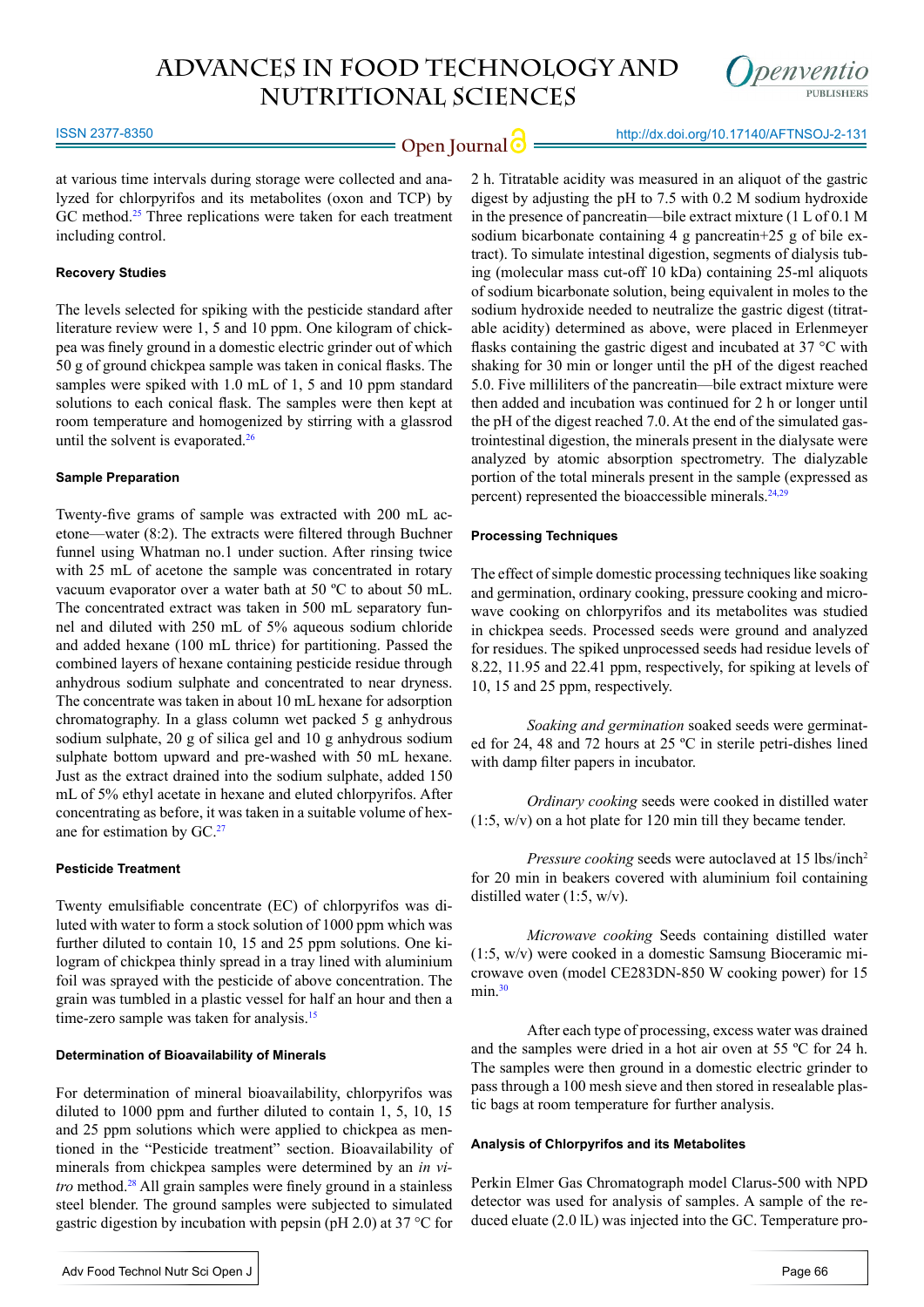

**Open Journal @** http://dx.doi.org/10.17140/AFTNSOJ-2-131

ISSN 2377-8350

gramming for the above instrument was as follows:

Temperature: 120 ºC for 3.00 min then 5 ºC/min to 270 ºC, hold for 10.00 min, detector: NPD at 300 ºC, injector temperature 250 ºC; carrier gas: helium at 1.5 mL/min. The retention times of TCP, chlorpyrifos and chlorpyrifos oxon were 5.29, 17.35 and 17.96 min, respectively.

#### **Statistical Analysis**

Mean and standard deviations were calculated from the results of the analysis performed. The data were subjected to analysis of variance (ANOVA). Means comparison was performed using Duncan's Multiple Range Test (MRT). Significance was defined as *p*<0.05.

#### **RESULTS**

#### **Effect of Simulated Storage Conditions on the Fate of Chlorpyrifos and its Metabolites**

It is evident from the results that chlorpyrifos is able to penetrate the grains even in gunny bags over which a plastic sheet was

spread. It is very peculiar to note that initially (0-20 days) the concentration of chlorpyrifos in the grains is less than that of its metabolite oxon (0.39 ppm and 1.37 ppm) which might be due to the rapid conversion of penetrating chlorpyrifos to oxon facilitated by high temperature and intense sunlight on roof of lab room during peak summer season of the study.<sup>[31](#page-7-16)</sup>

With time, initially the accumulation of pesticide in chickpea grain increases and becomes maximum (4.61 ppm, recommended dose and 5.59 ppm, double recommended dose) after 30 days of storage (Figures 1 and 2). Even the concentration of its toxic metabolite oxon (2.66 ppm and 2.69 ppm at the two doses) is highest at this storage period. Further, the concentrations of chlorpyrifos and oxon decrease continuously during the remaining storage period. TCP which is not present initially appears after 30 days and then builds up in concentration and reaches maxima on 75<sup>th</sup> day and subsequently follows a continuous decline. It is probably as a result of conversion of oxon into TCP. The concentration of TCP becomes maximum after 75 days (3.56 and 4.35 ppm at two doses respectively).

The point that needs to be stressed here is that the maximum toxicity generated due to the metabolites is at  $30<sup>th</sup>$  day



**Figure 1:** Dissipation of chlorpyrifos and its metabolites in a chickpea matrix under simulated storage conditions (recommended dose, 6 g a.i m-2).



**Figure 2:** Dissipation of chlorpyrifos and its metabolites in a chickpea matrix under simulated storage conditions (recommended dose, 12 g a.i m-2).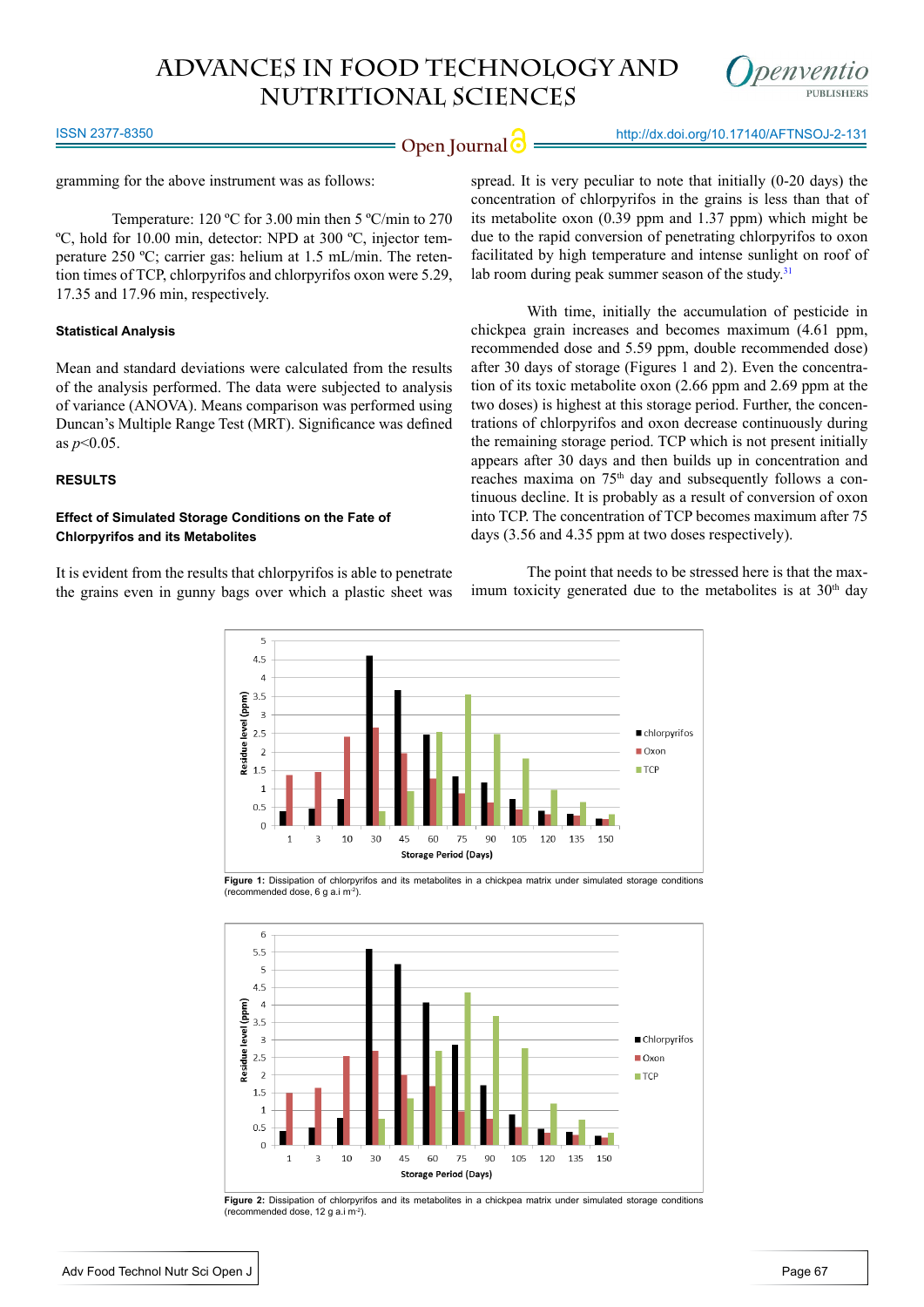

**Open Journal @** http://dx.doi.org/10.17140/AFTNSOJ-2-131

(oxon concentration is maximum, toxicologically significant); though the calculated equivalent chlorpyrifos residues come out to be highest in chickpea grain samples after 75 days *viz*. 10.05 ppm and 11.55 ppm respectively. These two samples drawn at 75th day appear less toxic as compared to the grain samples taken in the initial storage phase (1 to 30 days) as the concentration of oxon is highest in this duration. As mentioned earlier that oxon is 3000 times more neurotoxic than the parent compound chlorpyrifos so the initial samples are highly unsuitable for consumption on account of very high toxic content. It is also clear that conversion of residues of metabolites into equivalent chlorpyrifos residues for ease of simplicity does not give correct picture of degree of hazards as it masks the very important fact of manifold toxicity of the metabolites.

The dissipation pattern of chlorpyrifos was almost similar for both the treatments (i.e. recommended and double recommended dose), but slightly faster dissipation was noticed in the case of higher rate of application. This could be attributed to the fact that at higher dose of pesticide application, the quantity of chlorpyrifos available per unit area is more as compared to the lower dose of chlorpyrifos. Figures 1 and 2 give the dissipation pattern of chlorpyrifos and its metabolites under simulated storage condition.

If the MRL value reported for chlorpyrifos in case of legumes (0.05 ppm) set by the European Union is extended to chickpea, the present data reveals that the residues of chlorpyrifos and its metabolites present in grains even after 5 months of storage are not at a safe level and may pose hazards if offered for consumption without decontamination.

#### **Effect of Domestic Processing on Dissipation of Chlorpyrifos and its Metabolites**

The chlorpyrifos treatment on chickpea grains was found to be persistent for protection from storage pests. Significant amount of residues (including metabolites) were observed even after 5 months of storage which indicates the concern regarding food safety. Hence, the effect of some simple, feasible domestic processing techniques on pesticide residues in chickpea was studied to see whether the grains could be made acceptable and safe for consumption. The processing methods include soaking coupled with germination, ordinary open cooking, pressure cooking and microwave cooking. Data are presented in Table 1.

It is evident from Table 1 that germination (24 h) of chickpea seeds leads to almost complete dissipation of chlorpyrifos residues without the generation of its metabolites. Data shows that various cooking techniques used lead to high chlorpyrifos dissipation in chickpea but pressure cooking and microwave cooking were associated with generation of toxic metabolites oxon and TCP. Oxon is believed to be around 3000 times more neurotoxic than chlorpyrifos, the research findings reveal a very important concern regarding use of pressure cooker and microwave for cooking of legumes, as in ordinary open cooking, toxic metabolites are not generated at same concentration of chlorpyrifos treatment. At 15 ppm level of chlorpyrifos contami-

| <b>Spiking level</b>        | <b>Chlorpyrifos and metabolites</b> | <b>Processing Techniques</b>    |                         |                         |                          |  |
|-----------------------------|-------------------------------------|---------------------------------|-------------------------|-------------------------|--------------------------|--|
|                             |                                     | Soaking &<br><b>Germination</b> | <b>Ordinary cooking</b> | <b>Pressure cooking</b> | <b>Microwave cooking</b> |  |
| $10$ ppm<br>$(8.22$ ppm $)$ | Chlorpyrifos                        | $0.15 \pm 0.03$                 | $0.19 \pm 0.05$         | $0.25 \pm 0.06$         | $0.28 + 0.02$            |  |
|                             | Oxon                                |                                 |                         |                         |                          |  |
|                             | <b>TCP</b>                          |                                 |                         |                         |                          |  |
|                             | Equivalent<br>Chlorpyrifos residues | 0.15 <sup>a</sup>               | 0.19 <sup>b</sup>       | $0.25^\circ$            | 0.28c                    |  |
|                             | Chlorpyrifos                        | $0.18 + 0.04$                   | $0.26 \pm 0.07$         | $0.15 \pm 0.07$         | $0.18 + 0.05$            |  |
| 15 ppm<br>$(11.95$ ppm $)$  | Oxon                                | $\overline{a}$                  |                         | $0.16 + 0.05$           | $0.44 \pm 0.02$          |  |
|                             | <b>TCP</b>                          | ۰                               |                         | $0.31 \pm 0.10$         | $0.34 \pm 0.06$          |  |
|                             | Equivalent<br>Chlorpyrifos residues | 0.18 <sup>a</sup>               | 0.26 <sup>b</sup>       | 0.86 <sup>c</sup>       | 1.22 <sup>d</sup>        |  |
| 25 ppm<br>$(22.41$ ppm $)$  | Chlorpyrifos                        | $0.29 + 0.09$                   | $0.78 + 0.06$           | $0.47 \pm 0.09$         | $0.20 \pm 0.01$          |  |
|                             | Oxon                                | ۰                               |                         | $0.19 + 0.06$           | $1.05 \pm 0.06$          |  |
|                             | <b>TCP</b>                          | ۰                               |                         | $0.36 + 0.05$           | $0.45 \pm 0.04$          |  |
|                             | Equivalent<br>Chlorpyrifos residues | 0.29 <sup>a</sup>               | 0.78 <sup>b</sup>       | 1.30 <sup>c</sup>       | 2.05 <sup>d</sup>        |  |

**Note:** Values in parentheses of first column (Spiking level) denote actual level of initial residues. Results are means of triplicate±standard deviation. Different alphabets (a,b,c) in same row denote significant differences (*p*<0.05).

**Table 1:** Effect of processing techniques on chlorpyrifos and its metabolites in chickpea.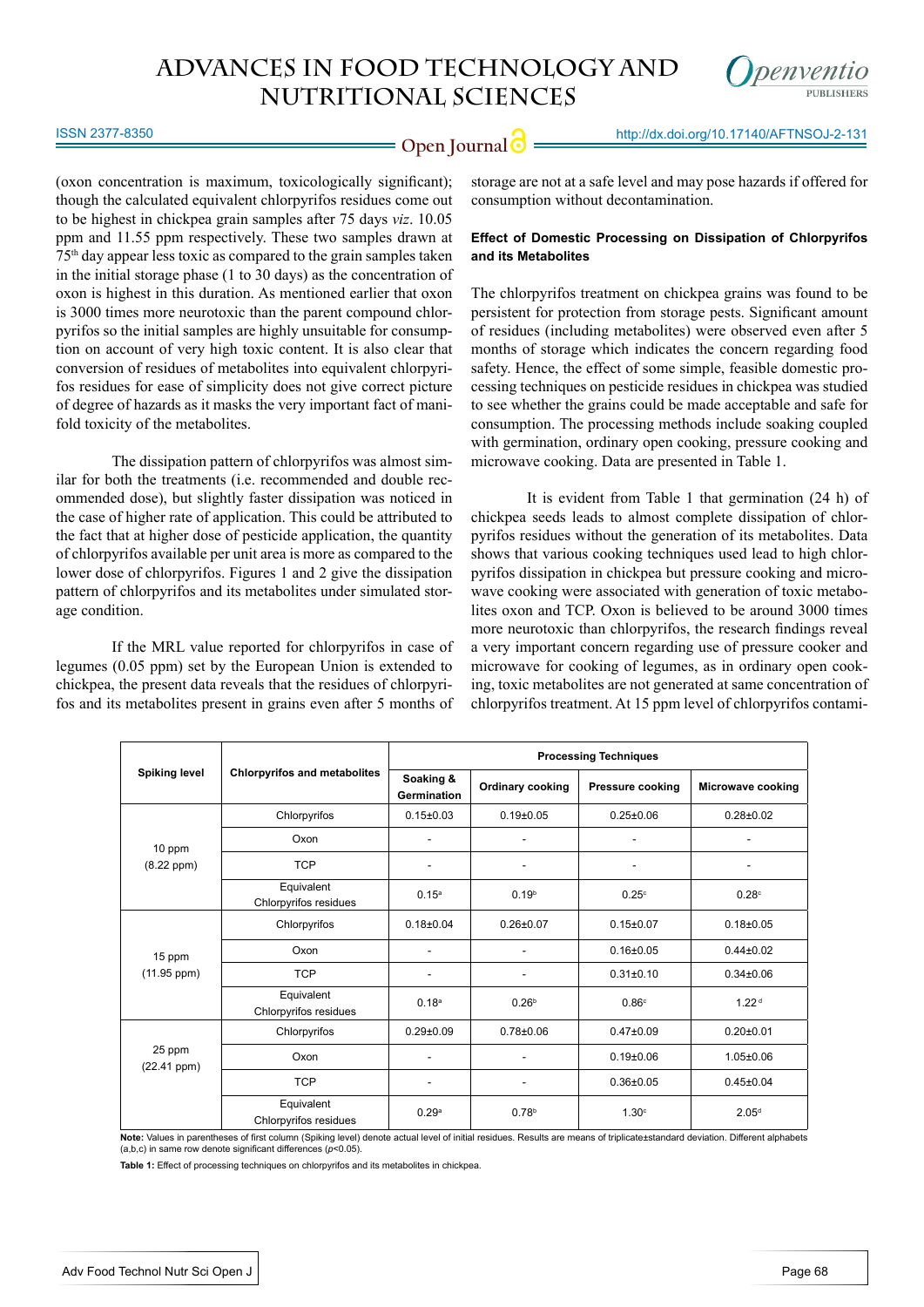

#### ISSN 2377-8350

**Open Journal @** http://dx.doi.org/10.17140/AFTNSOJ-2-131

| <b>Spiking</b><br>Level                                                               | Fe                           | Zn                           | Mn                            | Cu                           |  |  |
|---------------------------------------------------------------------------------------|------------------------------|------------------------------|-------------------------------|------------------------------|--|--|
| Untreated                                                                             | $0.88 \pm 0.21$ <sup>a</sup> | $1.56 \pm 0.16^a$            | $0.65 \pm 0.07$ <sup>b</sup>  | $0.15 \pm 0.04^b$            |  |  |
| 1 ppm                                                                                 | $0.85 \pm 0.09$ <sup>a</sup> | $1.59 \pm 0.13$ <sup>a</sup> | $0.86 \pm 0.05$ °             | $0.17 \pm 0.01$ <sup>b</sup> |  |  |
| 5 ppm                                                                                 | $0.91 \pm 0.03$ <sup>a</sup> | $1.49 \pm 0.04$ <sup>a</sup> | $0.79 \pm 0.04$ <sup>c</sup>  | $0.16 \pm 0.02$ <sup>b</sup> |  |  |
| 10 ppm                                                                                | $0.86 \pm 0.06^a$            | $1.57 \pm 0.11^a$            | $0.73 \pm 0.08$ <sup>bc</sup> | $0.16 \pm 0.05^{\circ}$      |  |  |
| 15 ppm                                                                                | $0.97 \pm 0.09$ <sup>a</sup> | $1.58 \pm 0.15^a$            | $0.75 \pm 0.11$ bc            | $0.15 \pm 0.01$ <sup>b</sup> |  |  |
| 25 ppm                                                                                | $0.94 \pm 0.08$ <sup>a</sup> | $1.41 \pm 0.07$ <sup>a</sup> | $0.30 \pm 0.05^{\circ}$       | $0.11 \pm 0.03^a$            |  |  |
| Note: Results are means of triplicate±standard deviation. Different alphabets in same |                              |                              |                               |                              |  |  |

column denote significant differences (*p*<0.05).

**Table 2:** Variation of mineral bioavailability (percent) with chlorpyrifos spiking.

nation, MW cooking generates almost 3 times more oxon than pressure cooking while in ordinary cooking oxon is not detected. With the increase in contamination to 25 ppm, the generation of oxon during MW becomes almost 5 times to that generated in pressure cooking.

#### **Impact of Chlorpyrifos Residues on Micronutrient Bioavailability in Chickpea**

In nutritional science, the bioavailability of an essential metal is determined by its metabolic utilization. For this purpose, the concept of "total utilization" defines the fraction of a nutrient that is ultimately used in metabolism after its digestion, absorption, and distribution.<sup>21</sup>

The data given in Table 2 clearly indicates that the bioavailability of micronutrients varied depending on the type of mineral and the concentration of the spiked pesticide. Bioavailability of iron and zinc did not change in pesticide contaminated chickpea (1-25 ppm). In case of manganese, the pattern was very different. An increase in bioavailability was noted with the increase in chlorpyrifos concentration up to 15 ppm but at higher spiked level (25 ppm) substantial decrease (54%) in bioavailability was observed. In case of copper there was slight but insignificant increase in bioavailability in chickpea grains spiked with chlorpyrifos concentrations ranging from 1 ppm to 10 ppm, however the bioavailability decreased significantly (26.66%) at the highest spiking level of 25 ppm of chlorpyrifos.

#### **DISCUSSION**

Studies on chlorpyrifos residue under simulated storage conditions are scanty. Although, a similar study detected the presence of chlorpyrifos residues (0.2-0.8 ppm) in rice stored in jute bags for six months.[32](#page-7-17) A recent study in human patients revealed that formation of oxon occurred quite early (70 min) after ingestion of chlorpyrifos indicating a rapid conversion of the parent compound to its metabolite. $33$  In a similar study it was noted that after 6 months of deltamethrin treatment, 22-23% residues were present on the chickpea grains.<sup>[8](#page-6-6)</sup> In a study on malathion and its degradation products malaoxon, malathion  $\alpha$  and malathion β-monocarboxylic acid were found in stored beans (4.10 ppm) and maize grains (2.79 ppm) treated with a mixture of pure

radiolabelled malathion and 2% malathion dust even after 12 months of storage.<sup>7</sup> High levels of malaoxon were observed in the wheat and bran samples during storage.<sup>15</sup> It has been opined that the dissipation of pesticides after their application depends on various factors, including plant species, chemical formulation and application method, $34$  climatic conditions, physical phenomena (mainly volatilization) and chemical degradation in which sunlight plays a prominent role. $35$ 

Surprisingly, studies of pesticide dissipation during processing techniques on grain matrix are very scanty therefore mechanism involved cannot be elaborated. It is reported that, germination of broad bean seeds reduced pirimiphos methyl residues by 87%.<sup>36</sup>

In another study, steeping was found to be the most important processing step in the removal of fenitrothion and nuarimol residues (52%) followed by germination (25%) during the malting of barley. $37$  Recently, it was reported that cooking in a microwave oven causes a decrease in the residue levels of pesticides trifluralin, chlorpyrifos, decamethrin, cypermethrin and dichlorvos in rice and beans (pesticides spkied at levels of 1.0 ppm) when they were cooked in a microwave at 500 W and 800 W (power) for 15-45 min, respectively. After cooking, 92% to 99% of pesticides were eliminated.<sup>38</sup> In a study on the effect of cooking on dichloro-diphenyl-trichloro-ethane (DDT) and its derivatives in green beans it was concluded that pressure cooking for 3 min at 15 psi resulted in a greater decrease in total amounts of DDT and its derivatives than microwave cooking for 6 min[.39](#page-8-5) A few studies for pesticide contaminated vegetables have been reported. For example, processing of spinach for 66 min at 122  $\degree$ C reduced the pesticide residues and 100% dissipation of azinphos-methyl, 96% of malathion and 100% of methyl parathion was noted.<sup>40</sup> Cooking of tomatoes at  $100$  °C for 30 min lead to 71.0-81.6% reduction in organophosphorous pesticides.<sup>17</sup> In a recent study, it was found that boiling resulted in 100%, 92% and 75% organophosphate reduction respectively in brinjal, cauliflower and okra.<sup>41</sup> It is inferred that processes involving heat treatment can increase volatilization, hydrolysis or other chemical degradation and thus reduce residue levels in cooked food[.14](#page-7-18),[42](#page-8-8)

An important aspect of micronutrient availability in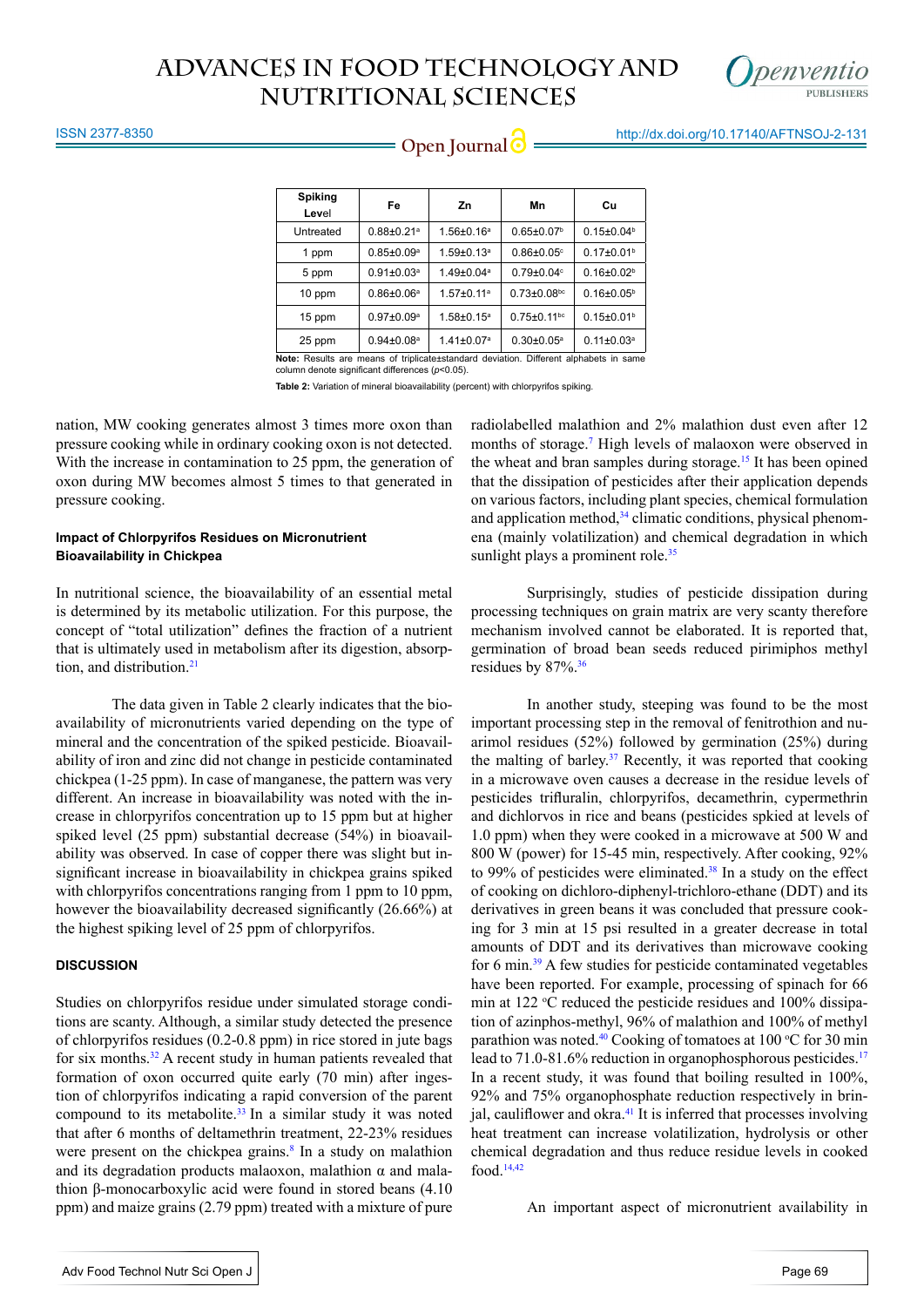

ISSN 2377-8350

**Open Journal**  $\bigcirc$  http://dx.doi.org/10.17140/AFTNSOJ-2-131

pesticide contaminated food has not been given attention, so data of the present study could not be corroborated. However, a few clinical studies report the impact of pesticide residues on mineral bioavailability. Pesticides did not affect the retention of zinc in the mucosa and small intestines of rats.[43](#page-8-9) Certain carbamates chelate with essential metal copper and reduce its availability in animals.[44](#page-8-10) Both lindane and linuron affect calcium metabolism.[45](#page-8-11) Dietary polychlorinated biphenyls (PCB), DDT and butylated hydroxyanisole (BHA) raised the level of copper in liver, kidney, or serum.[43](#page-8-9) 2, 3, 7, 8-Tetrachlorodibenzo-p-dioxin (TCDD[\)](http://carcin.oxfordjournals.org/cgi/content/full/21/5/881) treatment resulted in an increase in the copper levels in the kidney and liver of rats[.46](#page-8-12) The incubation of hepatocytes for 60 min with 2, 4-D pesticide resulted in a significant increase in calcium to massive levels which was accompanied with the loss of cell viability.[47](#page-8-13)

#### **CONCLUSION**

The dissipation pattern of chlorpyrifos and its metabolites in chickpea grains under simulated storage conditions revealed that chlorpyrifos and its metabolites were present in stored grains. Also, the residues exceeded the MRL values right from the beginning of the storage duration and even a 5 month period could not bring the residues below MRL. The chlorpyrifos residues were found 4 times (at the recommended dose) above the MRL highlighting the concern regarding safety of such stored grains for human consumption. The issue which further complicates the matter is the presence of metabolites *viz.* oxon (along with TCP) generated during grain storage which is even more toxic than the parent compound, chlorpyrifos. Here, it is important to note that existing MR values (by International Authorities) do not reflect any information about the harmful metabolites generated in grain matrix. Therefore, concerted efforts by considering toxic metabolites for evolving dietary guidelines for ensuring food safety have to be made. Fortunately, domestic processing techniques can thus reduce the residues of chlorpyrifos thus decontaminating the grains for human consumption. It was found that soaking and germination eliminated almost all the residues in stored chickpea while cooking processes also resulted in high chlorpyrifos dissipation but the build-up of toxic metabolite oxon especially during pressure and microwave cooking is a matter of great concern regarding food safety.

Further, in view of significant role of minerals in human metabolic activities, the effect of chlorpyrifos residues on the bioavailability of selected important micronutrients like iron, zinc, manganese and copper in chickpea was investigated. It was found that chlorpyrifos did not impact the bioavailability of Fe and Zn but significantly reduced the bioavailability of Cu (26%) and Mn (54%) at the highest spiking level of 25 ppm.

In fact, overall such studies reported in literature are scanty and scattered. Present systematic study focusing on metabolites of pesticide (chlorpyrifos) applied revealed very important findings related to food safety and nutritional security. Hence, fast cooking by microwave has to be recommended carefully and significance of traditional cooking system (through require more time) should be reinvestigated from the view point of food safety. Further, extensive and intensive investigation considering successive spray of various pesticides used in the warehouse for controlling storage pests needs to be carried out in the context of food safety.

#### **ACKNOWLEDGEMENTS**

Authors are grateful to Dr. K. Srinivasan for laboratory facilities at CFTRI, Mysore and Ms. Poonam Singhal (CRDT, IIT Delhi) for scientific discussion.

#### **CONFLICTS OF INTEREST**

The authors declare that they have no conflicts of interest.

#### **REFERENCES**

<span id="page-6-0"></span>1. Chibbar R. Grain legumes for ensuring nutritional security. International conference on grain legumes: Quality improvement, value addition and trade. Kanpur, India: Indian Institute of Pulse Research. 2009.

<span id="page-6-1"></span>2. Ali M, Mishra JP. Rabi pulses. In: Prasad R, ed. *Field Crops Production*. Pusa. New Delhi, India: Indian Council of Agricultural Research; 2004.

<span id="page-6-2"></span>3. Rekha, Naik SN, Prasad R. Pesticide residue in organic and conventional food–risk analysis. *Chem Health Saf*. 2006; 13: 12- 19.

<span id="page-6-3"></span>4. Agnihotri NP. Pesticide safety and monitoring. All India coordinated research project on pesticides residues. Pusa, New Delhi, India: Indian Council of Agricultural Research; 1999.

5. UN/DESA. *Changing Unsustainable Patterns of Consumption and Production*. Chapter 3. Johannesburg, South Africa: Johannesburg Plan on Implementation of the World summit on Sustainable Development; 2002.

<span id="page-6-4"></span>6. Stathers TE, Chigariror J, Mudiwa M, Mvumi BM, Golob P. Small-scale farmer perceptions of diatomaceous earth products as potential stored grain protectants in Zimbabwe. *Crop Protection*. 2002; 21(10): 1049-1060. doi: [10.1016/S0261-](https://www.gov.uk/dfid-research-outputs/small-scale-farmer-perceptions-of-diatomaceous-earth-products-as-potential-stored-grain-protectants-in-zimbabwe) [2194\(02\)00089-3](https://www.gov.uk/dfid-research-outputs/small-scale-farmer-perceptions-of-diatomaceous-earth-products-as-potential-stored-grain-protectants-in-zimbabwe) 

<span id="page-6-5"></span>7. Lalah JO, Wandiga SO. The effect of boiling on the removal of persistent malathion residues from stored grains. *J Stored Prod Res*. 2002; 38: 1-10. Web site. [http://erepository.uonbi.](http://erepository.uonbi.ac.ke/handle/11295/34027) [ac.ke/handle/11295/34027](http://erepository.uonbi.ac.ke/handle/11295/34027). Accessed July 26, 2016

<span id="page-6-6"></span>8. Lal AK, Dikshit AK. Persistence of deltamethrin on chickpea and its decontamination. *Pesticide Research Journal*. 2000; 12(1): 74-79. Web site. [https://www.cabdirect.org/cabdirect/ab](https://www.cabdirect.org/cabdirect/abstract/20001110870)[stract/20001110870](https://www.cabdirect.org/cabdirect/abstract/20001110870). Accessed July 26, 2016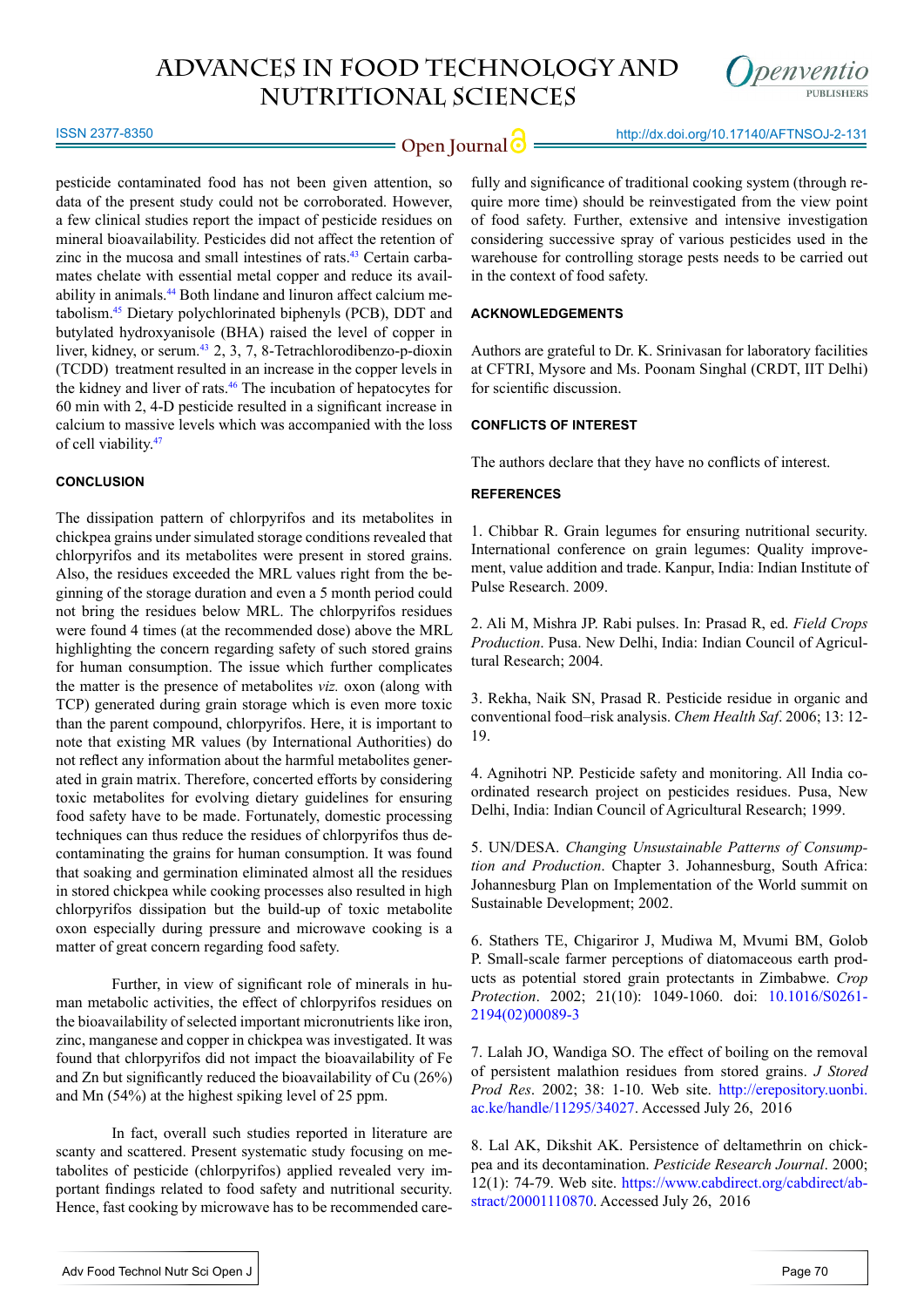

ISSN 2377-8350

**Open Journal**  $\odot$  http://dx.doi.org/10.17140/AFTNSOJ-2-131

9. Athanassiou CG, Papagregorioub AS, Buchelos C. Insecticidal and residual effect of three pyrethroids against *Sitophilus oryzae* (L.) (*Coleoptera:Curculionidae*) on stored wheat. *J Stored Prod Res*. 2004; 40: 289-297. Web site. [http://link.springer.com/](http://link.springer.com/article/10.1007/s10340-014-0572-8) [article/10.1007/s10340-014-0572-8.](http://link.springer.com/article/10.1007/s10340-014-0572-8) Accessed July 26, 2016

<span id="page-7-0"></span>10. Bhagobaty RK, Joshi SR, Malik A. Microbial degradation of organophosphorous pesticide: Chlorpyrifos (Mini-Review). *Int J Microbiol.* 2007; 4(1): 1937-8289. Web site. [http://ispub.com/](http://ispub.com/IJMB/4/1/7764) [IJMB/4/1/7764](http://ispub.com/IJMB/4/1/7764). Accessed July 26, 2016

<span id="page-7-1"></span>11. Kadian N, Gupta A, Satya S, Mehta RK, Malik A. Biodegradation of herbicide (atrazine) in contaminated soil using various bioprocessed materials. *Bioresour Technol*. 2008; 99(11): 4642- 4647. doi: [10.1016/j.biortech.2007.06.064](http://www.sciencedirect.com/science/article/pii/S0960852407005846)

<span id="page-7-2"></span>12. Taylor S, Marco P. Proceedings of the fifth national workshop on the assessment of site contamination. Australia: National Environment Protection Council Service Corporation. 2003. Web site. [http://www.scew.gov.au/resource/ephc-archive-site-conta](http://www.scew.gov.au/resource/ephc-archive-site-contamination)[mination.](http://www.scew.gov.au/resource/ephc-archive-site-contamination) Accessed July 26, 2016

<span id="page-7-3"></span>13. Desmarchelier JM. Loss of fenitrothion on grains in storage. *Pesticide Science*. 1978; 9: 33-38. doi: [10.1002/ps.2780090107](http://onlinelibrary.wiley.com/doi/10.1002/ps.2780090107/abstract%20)

<span id="page-7-18"></span>14. Holland PT, Hamilton D, Ohlin B, Skidmore MW. Effects of storage and processing on pesticide residues in plant products. IUPAC Reports on Pesticides (31). *Pure and Applied Chemistry*. 1994; 66(2): 335-356. Web site. [https://www.iupac.org/publica](https://www.iupac.org/publications/pac/1994/pdf/6602x0335.pdf)[tions/pac/1994/pdf/6602x0335.pdf.](https://www.iupac.org/publications/pac/1994/pdf/6602x0335.pdf) Accessed July 26, 2016

<span id="page-7-12"></span>15. Uygun U, Koksel H, Atli A. Residue levels of malathion and its metabolites and fenitrothion in post-harvest treated wheat during storage, milling and baking. *Food Chem.* 2005; 92: 643- 647. Web site. [http://agris.fao.org/agris-search/search.do?recor](http://agris.fao.org/agris-search/search.do?recordID=US201301000575)[dID=US201301000575.](http://agris.fao.org/agris-search/search.do?recordID=US201301000575) Accessed July 26, 2016

<span id="page-7-4"></span>16. Prodanov M, Sierra I, Vidal-Valverde C. Influence of soaking and cooking on the thiamin, riboflavin and niacin contents of legumes. *Food Chem*. 2004; 84(2): 271-277. Web site. [http://agris.fao.org/agris-search/search.do?recordID=US20140](http://agris.fao.org/agris-search/search.do%3FrecordID%3DUS201400097010.) [0097010.](http://agris.fao.org/agris-search/search.do%3FrecordID%3DUS201400097010.) Accessed July 26, 2016.

<span id="page-7-5"></span>17. Abou-Arab AAK. Behavior of pesticides in tomatoes during commercial and home preparation. *Food Chem.* 1999; 65: 509-514. Web site. [http://agris.fao.org/agris-search/search.](http://agris.fao.org/agris-search/search.do?recordID=GB1999007320) [do?recordID=GB1999007320](http://agris.fao.org/agris-search/search.do?recordID=GB1999007320). Accessed July 26, 2016

18. Abou-Arab AAK, Abou-Donia MA. Pesticide residues in some Egyptian spices and medicinal plants as affected by processing. *Food Chem*. 2001; 72: 439-445.

19. Hazen RA, Perkins LB, Bushway RJ, Bushway AA. Evaluation of water washes for the removal of organophosphorus pesticides from Maine wild blueberries. *Adv Exp Med Biol*. 2004; 542.

20. Kaushik G, Satya S, Naik SN. Food processing a tool to pesticide residue dissipation. *Food Research International*. 2009; 42(1): 26-40. doi: [10.1016/j.foodres.2008.09.009](https://www.cabdirect.org/cabdirect/abstract/20093101889)

21. Schumann K, Elsenhans B. The impact of food contaminants on the bioavailability of trace metals. *J Trace Elem Med Biol.*  2002; 16: 139-144. doi: [10.1016/S0946-672X\(02\)80015-3](http://www.sciencedirect.com/science/article/pii/S0946672X02800153)

<span id="page-7-6"></span>22. Chanin BE, Hamilton DL, Hancoock DS, Schiefer HB. Biointeraction of dietary T-2 toxin and zinc in mice. *Can J Physiol Pharmacol.* 1984; 62: 1320-1326. doi: [10.1139/y84-221](http://www.nrcresearchpress.com/doi/abs/10.1139/y84-221%3FjournalCode%3Dcjpp%23.V6sbqPl97cs)

<span id="page-7-7"></span>23. Hunder G, Javdani J, Elsenhans B, Schumann K. 109Cd accumulation in the calcified parts of rat bones. *Toxicology.* 2001; 159(1-2): 1-10.

<span id="page-7-8"></span>24. Kaushik G, Satya S, Naik SN, Tripathi, B. Impact of Chlorpyrifos residues on micronutrient bioavailability in chickpea. *Food Digestion*. 2010; 1(1-2): 57-61. doi: [10.1007/s13228-](http://link.springer.com/article/10.1007/s13228-010-0006-x) [010-0006-x](http://link.springer.com/article/10.1007/s13228-010-0006-x) 

<span id="page-7-9"></span>25. Kadian N. Bioremediation of chlorpyrifos contaminated soil using biostimulation and phytoremediation techniques. Delhi, India: Centre for Rural Development & Technology, Indian Institute of Technology; 2010.

<span id="page-7-10"></span>26. Navickiene S, Kato MH, Polese L, Minelli EV, Ribeiro ML. Gaschromatographic determination of deltamethrin in crops. *Fresenius J Anal Chem*. 1998; 360(2): 252-255. doi: [10.1007/](http://link.springer.com/article/10.1007/s002160050684) [s002160050684](http://link.springer.com/article/10.1007/s002160050684)

<span id="page-7-11"></span>27. Public Safety Standards of the Republic of India. Method for determination of chlorpyrifos residues in food commodities. *Pesticides and Pesticides Residue Analysis.* 2004.

<span id="page-7-13"></span>28. Luten J, Crews H, Flynn A, Dael PV, Kastenmayer P, Hurrel R. Interlaboratory trial on the determination of the in vitro iron dialyzability from food. *J Sci Food Agric.* 1996; 72: 415-424.

<span id="page-7-14"></span>29. Hemalatha S, Platel K, Srinivasan K. Influence of heat processing on the bioaccessibility of zinc and iron from cereals and pulses consumed in India. *J Trace Elem Med Biol.* 2007; 21: 1-7.

<span id="page-7-15"></span>30. Rehinan Z, Rashid M, Shah WH. Insoluble dietary fibre components of food legumes as affected by soaking and cooking processes. *Food Chem.* 2004; 85: 245-249.

<span id="page-7-16"></span>31. Vidal JLM, Gonza´lez FJE, Galera MM, Cano MLC. Diminution of chlorpyrifos and chlorpyrifos oxon in tomatoes and green beans grown in greenhouses. *J Agric Food Chem.* 1998; 46*:* 1440-1444. doi: [10.1021/jf970635q](http://pubs.acs.org/doi/abs/10.1021/jf970635q) 

<span id="page-7-17"></span>32. Tejada AW, Calumpang SMF, Gambalan NB. Effect of storage and processing on residues of chlorpyrifos in stored corn and rice. 1990. Web site. [http://agris.fao.org/agris-search/search.](http://agris.fao.org/agris-search/search.do?recordID=PH9110565) [do?recordID=PH9110565](http://agris.fao.org/agris-search/search.do?recordID=PH9110565). Accessed July 26, 2016